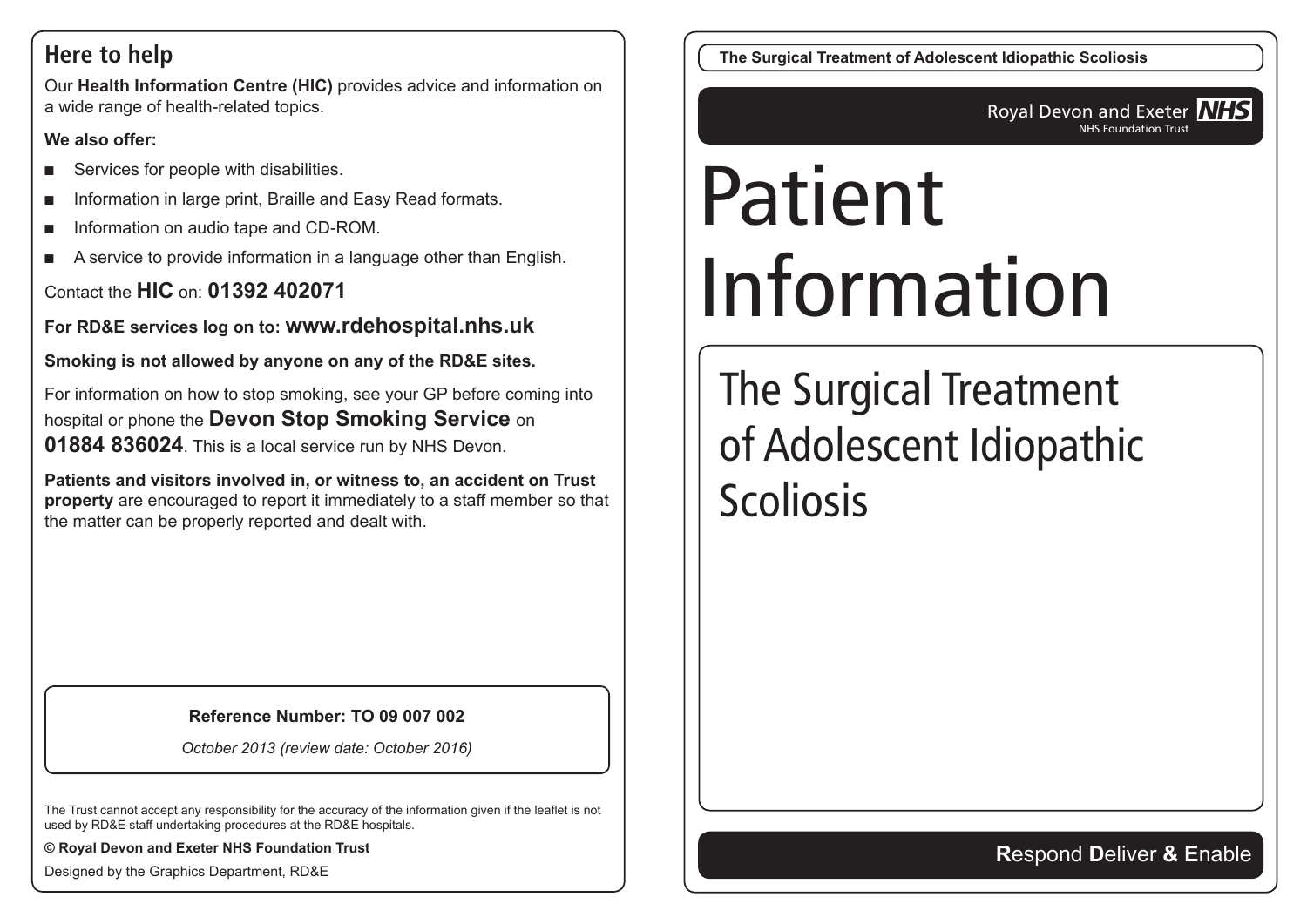# **Definition**

Scoliosis is a condition that causes a deviation of the spine off to one side and is accompanied by rotation of the spinal column. Scoliosis may appear as one shoulder that is higher than the other, a hump in the back, and/or a shifting of the body to one side or another. The most common type of scoliosis seen in children is adolescent idiopathic scoliosis (AIS). AIS is defined as scoliosis whose onset occurs after 10 years of age, and whose cause is essentially unknown. The commonest type of scoliosis affects the thoracic spine AND INVOLVES A BEND TO THE RIGHT- see figure 1 below.



### **Figure 1**

*The spine viewed from behind. The cervical spine is the neck. The thoracic spine is the mid back. The lumbar spine is the low back. The picture on the right shows a right thoracic scoliosis.*

supplied by the nerve involved. In extreme cases, injury to the spinal cord could result in permanent paralysis (the inability to move the limbs). However, this is extremely rare (reported in 1:2000 cases).

#### **Other risks**

- That the bone graft does not fuse together and if it fails to do so may result in persistent pain and/or loss of the curve correction and in rare cases a need to re-do part of the operation.
- That if anterior spinal surgery is used (i.e. the spine is approached through the chest or abdomen), there is a risk of lung complication such as infection or collapse. Injury to the large blood vessels that sit in front of the spine is possible but is uncommon.

As you can see, this list of potential complications is both long and daunting. Thankfully, the vast majority of scoliosis correction operations pass off without any problems. However, it is important you understand the magnitude of the surgery you are embarking upon.

## **Summary**

Scoliosis surgery is a major undertaking. The majority of surgical cases proceed with no major complications. The decision to proceed with surgical treatment is complex and involves many factors. This decision must be made carefully and is a joint decision between child, parents or carers and surgeons.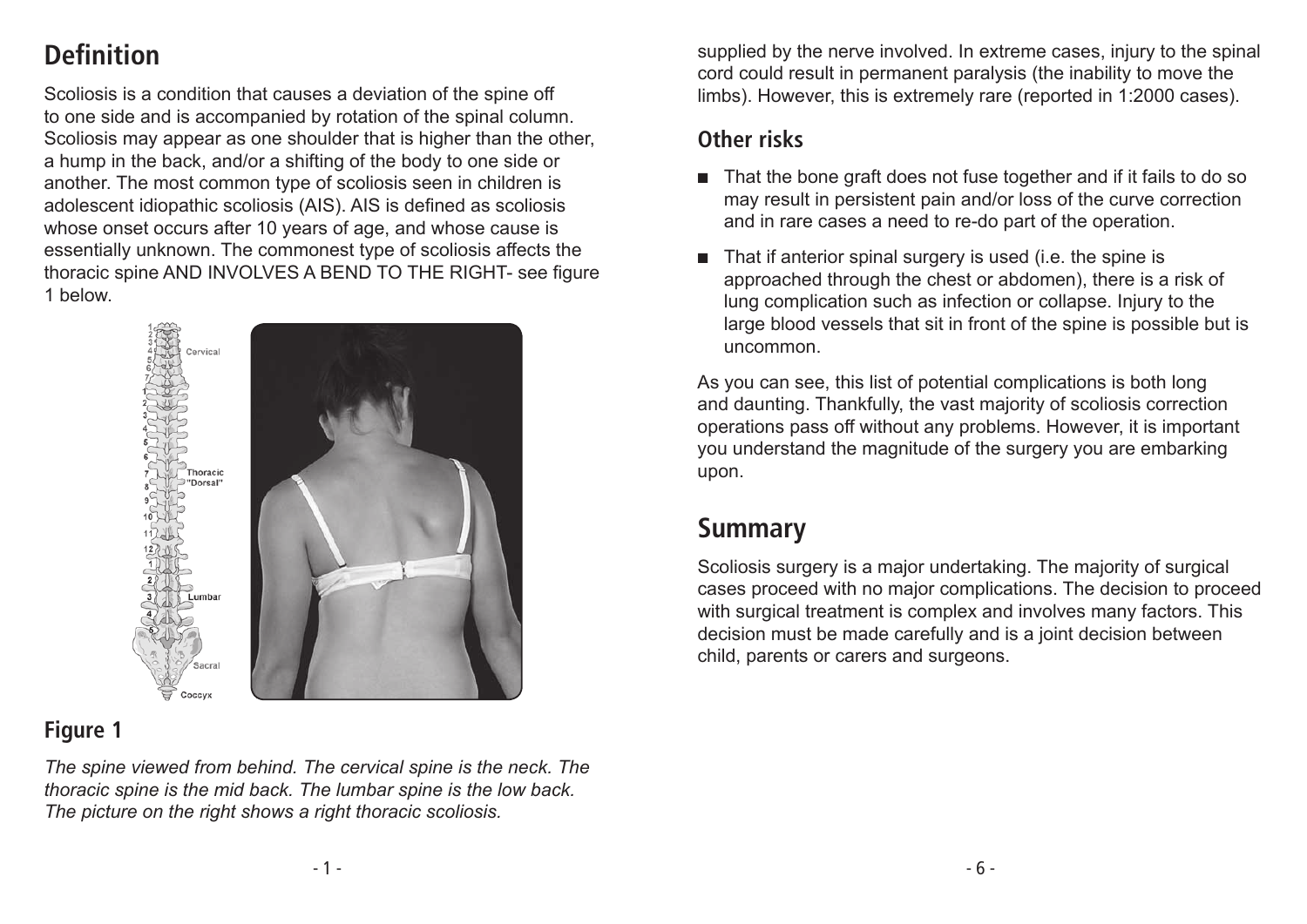■ **Extremely rare and serious complications** (risk of less than 1 in 10,000). These include severe allergic reactions and death, brain damage, kidney and liver failure, lung damage, permanent nerve or blood vessel damage, eye injury, and damage to the voice-box. These are very rare and may depend on whether you have other serious medical conditions.

#### **Blood clot**

The risks of a blood clot in the legs that, in rare cases, can pass to the chest and be life threatening, but is not likely in a child. If the child is at particular risk then special precautions will be taken to reduce the risk. Moving his/her legs and feet as soon as she/ he can after the operation and walking about early, all help to stop thrombosis occurring.

### **Wound infection**

Deep wound infection that does not respond to antibiotic treatment is a serious problem that may ultimately require further surgery. Superficial wound infection is usually of no significance and settles readily with antibiotics. A deep infection is potentially more difficult to treat and may require prolonged antibiotics and even further surgery. This risk is of the order of 1-2%.

### **Pain**

Most patients with AIS do not have significant pain. In the immediate period after your operation you will be given medication to control your pain and you may require simple painkillers for a few weeks after the operation. Long term pain is not usually a problem.

#### **Nerve injury**

Thankfully, severe nerve injury is extremely rare. However, there is a small risk of nerve injury. The severity of this can vary - from a small degree of numbness to complete loss of strength in the muscles

## **Introduction**

You have been scheduled for an operation to try and improve the shape of your spine - a correction and instrumented fusion of the spinal column. This is a major procedure. It is carried out when the size of the curve of the spine exceeds approximately 50°, and in particular when you still have the potential to grow, as the spine curvature may worsen with increasing growth. It is important that you understand why this surgery is being carried out, so that you can make an informed choice as to whether to go ahead.

# **Reason for surgery**

The aim of surgical treatment is two-fold: firstly, to prevent curve progression and secondly to obtain some curve correction.

In the past, it was thought that scoliosis correction surgery was performed to prevent damage to the heart, lungs, and other internal organs. It was also performed because people feared having AIS would cause more back pain in later life and limit the ability to lead a normal lifestyle. **It is important that you understand this is not the case.** AIS does cause some restriction in lung capacity but most patients are completely unaware of this and lead full and active lives including pursuing full sporting activities with no restriction at all. People with AIS are **not** more prone to back pain than anyone else. Correction of AIS will not improve lung or heart function nor will it cause you to have less back pain than anyone else.

The main reason for correction of AIS is to improve the appearance and shape of the back. A significant spinal deformity can be very upsetting for young people and in particular, as the majority of cases affect adolescent girls, the abnormal shape may have a significant impact on self-image.